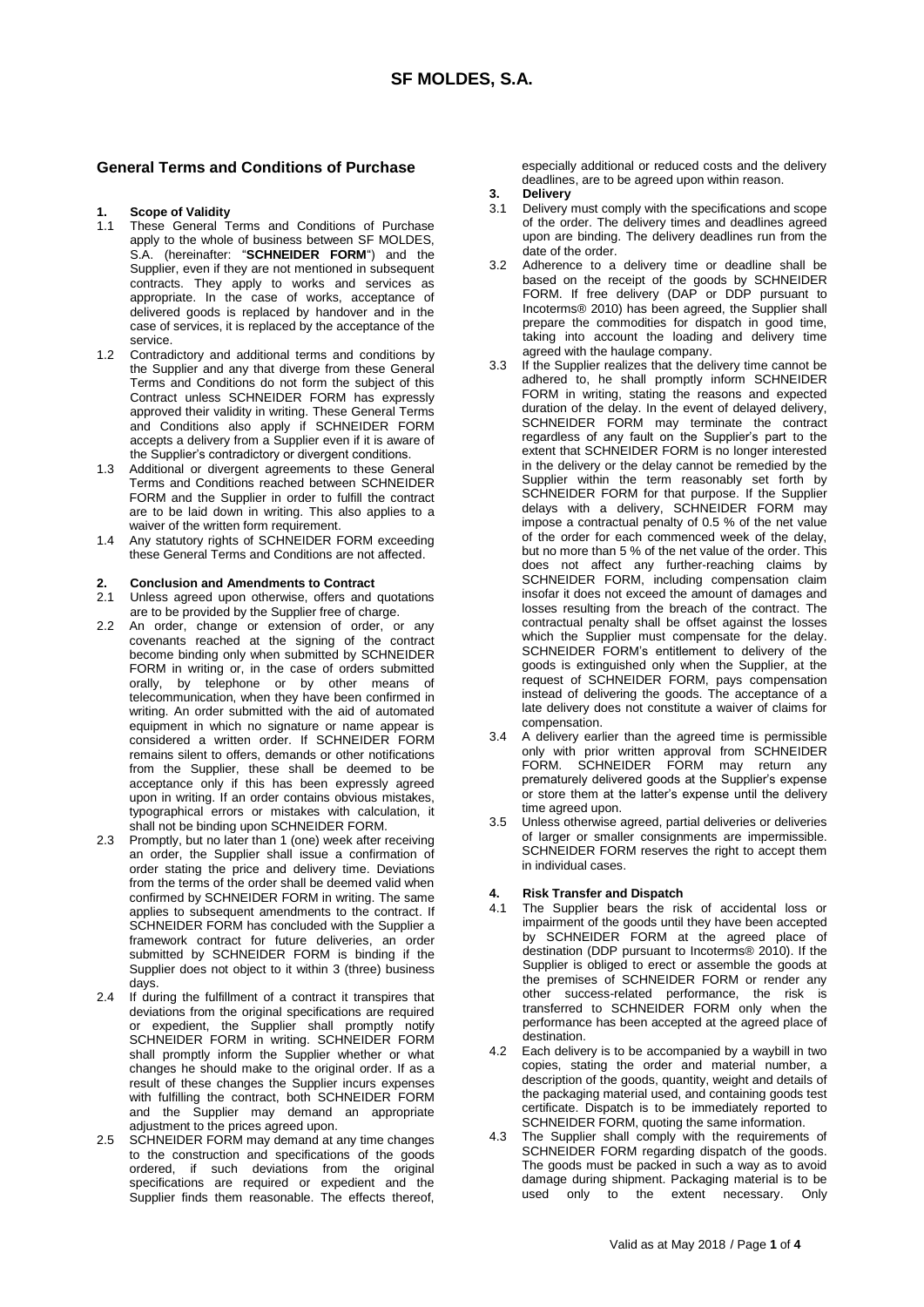environmentally friendly and recyclable packaging material is to be used.

### **5. Prices and Payment**

- 5.1 The prices stated in the order are binding. Unless otherwise agreed in writing, the prices are ex-works and customs-paid (DDP pursuant to Incoterms® 2010) including packaging.
- 5.2 Invoices must comply with the relevant statutory requirements, and must in particular include the sales tax ID/tax number, date of delivery and the quantity and type of goods charged for. Furthermore, the Supplier number, waybill number and the number and date of the order must be sated. Invoices that do not satisfy these requirements shall be deemed non-received due to the impossibility of processing them.
- 5.3 Payment is made upon the receipt of the goods, completion of the service or upon successful performance within 30 days of receipt of the invoice, with a 3% discount or net within 60 (sixty) days. Payment is subject to a check of the invoice. In the event of a faulty delivery, SCHNEIDER FORM may withhold payment until the proper fulfillment of the order, without forfeiting any rebates, discounts or similar price reductions. If the Supplier is to provide material tests, inspection reports, quality documents or other documentation, acceptance of the goods is subject to the receipt of these documents in advance. The payment deadline commences with the complete correction of the faults. In the case of premature delivery, the payment deadline commences on the agreed delivery date. In the event of late payment, the Supplier may charge interest of 5 percentage points above the base rate, unless SCHNEIDER FORM provides evidence of a higher loss.
- 5.4 Without prejudice to the risk in the goods shall pass to SCHNEIDER FORM upon acceptance, title to the goods shall remain vested in the Supplier and shall not pass to SCHNEIDER FORM until payment is made. Payment is made solely to the Supplier. Expanded or extended retention rights are impermissible. Counterclaims by the Supplier may be offset against the amounts payable only if they have been legally determined or are undeniable. The Supplier may assert a retention right only if his counterclaim relates to the same contractual relationship.

### **6. Guarantee and Complaints**

- 6.1 Unless otherwise agreed, the statutory guarantee rights apply.
- 6.2 The Supplier guarantees that the delivery conforms to the specifications agreed upon, the latest technology, binding legal regulations and the rules and regulations of the authorities, trade guilds and professional associations. The Supplier shall promptly notify SCHNEIDER FORM in writing of any doubts he may have regarding the desired specifications of the order.
- 6.3 Promptly upon receipt of the delivery, SCHNEIDER FORM shall check, if ordinary business operations allow this, whether the quantity and type of goods comply with the order and whether any visible damage occurred during shipment.
- 6.4 If a fault is identified during this inspection or discovered later, SCHNEIDER FORM shall report it within 14 (fourteen) business days of the inspection or discovery and up to 3 (three) years from the acceptance of the contractual object by SCHNEIDER FORM (transfer of risk).
- 6.5 SCHNEIDER FORM's acceptance of the drawings, calculations and or other technical documents of the Supplier does not affect the Supplier's liability for faults and for the guarantee obligations assumed by him.
- 6.6 Notwithstanding the statutory claims for faults, SCHNEIDER FORM may, at its discretion, demand

that the Supplier remedies the fault as a postfulfillment, or demand the delivery of fault-free goods. The Supplier must bear the necessary expense of postfulfillment.

- 6.7 If, due to urgency and/or an expected unreasonably high loss, it is no longer possible to notify the Supplier of the fault and ask him for a remedy even at short notice, SCHNEIDER FORM may take these measures itself without prior approval.
- 6.8 Except in cases involving malicious intent, claims for faults expire 14 (fourteen) days after the inspection or discovery of the defects by SCHNEIDER FORM without this latter having served a notice to the Supplier or, if a notice is served, within 3 (three) years from the notice given by SCHNEIDER FORM, unless the item has been properly used in construction and has caused the fault. The deadline for claims begins with the acceptance of the contractual object by SCHNEIDER FORM (transfer of risk).
- 6.9 If the Supplier performs his duty of post-fulfilment by means of a replacement delivery, the deadline of the guarantee period and deadline for claims for faults start afresh when the delivery has been accepted.
- 6.10 At the end of the above deadline in Clause 6.9, the suppliers of goods requiring spare parts are obliged to supply SCHNEIDER FORM with the necessary spare parts and accessories and tools for a further 10 (ten) years.

## **7. Product Liability**

- The Supplier is obliged to indemnify SCHNEIDER FORM against claims by third parties under domestic or foreign product liability attributable to a fault with a product supplied by him, insofar as he is responsible for the product fault and for the resultant loss under the product liability regulations. This without prejudice to further-reaching claims by SCHNEIDER FORM.
- 7.2 In the cases referred to in Clause 7.1, the Supplier bears all the costs and expenditures, including the costs of any legal action. In particular, the Supplier shall reimburse SCHNEIDER FORM any expenditures resulting from or connected with precautions taken by SCHNEIDER FORM against a product liability claim, especially a product warning, replacement or recall. Insofar as possible and reasonable, SCHNEIDER FORM shall inform the Supplier of the type and scope of such precautions and allow him to express an opinion.
- 7.3 The Supplier shall insure himself to a reasonable amount against all product liability risks, including the risk of product recall, and shall produce the insurance policy when requested to do so by SCHNEIDER FORM.

## **8. Protection Rights of Third Parties**

- The Supplier represents and warrants that the delivery and use of the goods do not breach any patents, licenses or other third party rights.
- 8.2 If SCHNEIDER FORM or its customers become the target of legal claims by a third party on account of a breach of such rights caused by the delivery and use of the goods, the Supplier shall indemnify SCHNEIDER FORM or its customers against such claims. The duty of indemnification further applies to all expenditures connected with the legal claims.

# **9. Provision of Items by SCHNEIDER FORM**<br>9.1 SCHNEIDER FORM retains ownership of

SCHNEIDER FORM retains ownership of patterns, models, drawings, templates, tools and other items provided to the Supplier in order to manufacture the goods ordered or for other reasons. The Supplier is obliged to use these items solely for the manufacture of the goods or for other tasks specified by SCHNEIDER FORM. Such items shall not be made available to third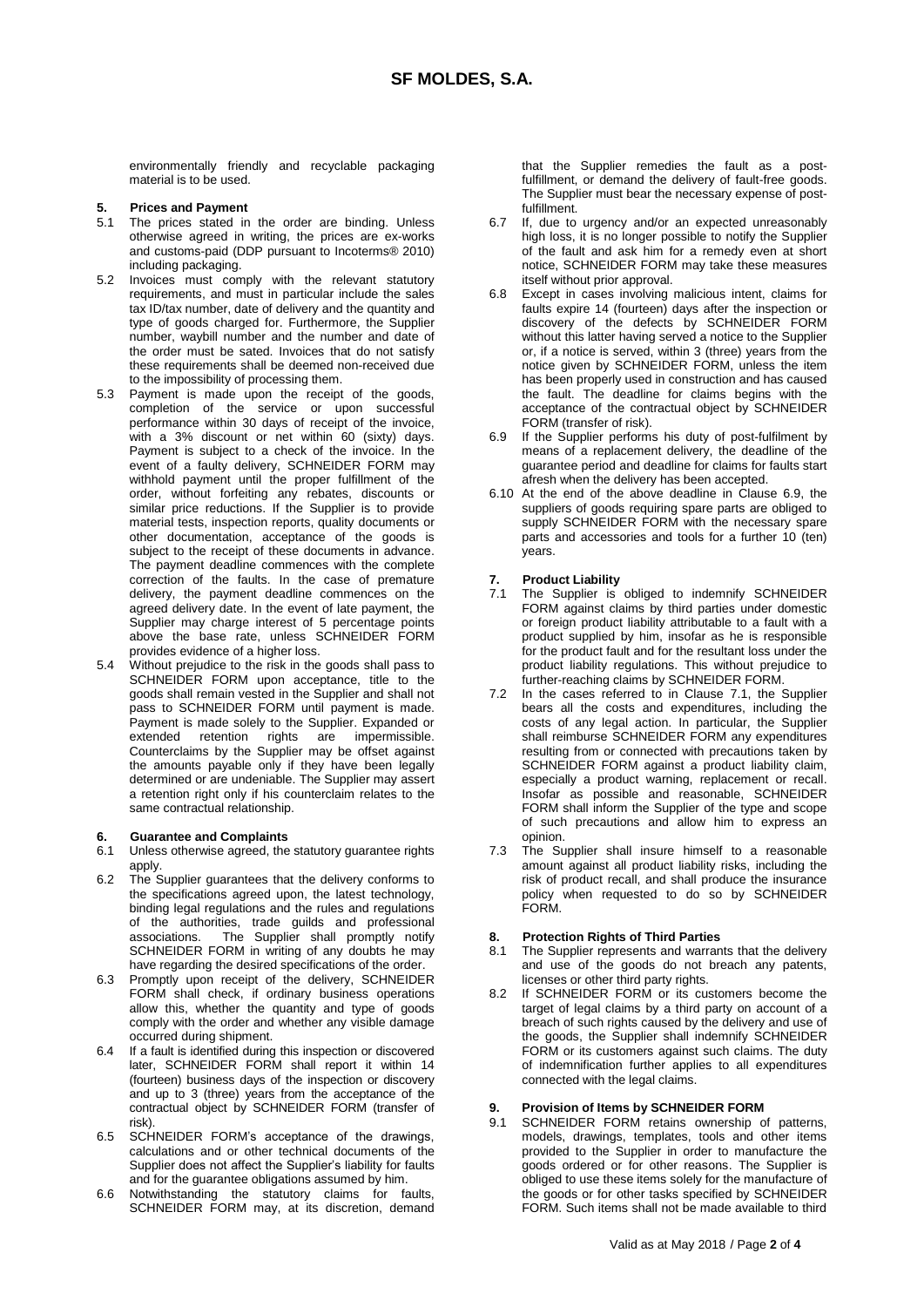parties. The Supplier shall promptly return these items to SCHNEIDER FORM on demand and at his own expense if they are no longer required.

- 9.2 The Supplier shall undertake processing or conversion of the provided items for SCHNEIDER FORM. If such items are processed with other items not belonging to SCHNEIDER FORM, SCHNEIDER FORM acquires coownership of the new items to the same proportion as the value of the new items to the current value of the other items being processed.
- 9.3 The Supplier is obliged to handle and store the provided items carefully. He shall insure them at his own cost at new value against fire, water damage or theft. He thereby now assigns to SCHNEIDER FORM all claims under this insurance. SCHNEIDER FORM accepts this assignment. The Supplier undertakes to carry out all necessary maintenance and inspections of the provided items and all repairs at his own expense and in good time. He shall promptly notify SCHNEIDER FORM of any damage to these items.
- 9.4 Goods which the Supplier manufactures wholly or partly according to instructions from SCHNEIDER FORM or with the use of items provided by SCHNEIDER FORM may be used by the Supplier himself or offered, delivered or otherwise made available to third parties only with prior written permission from SCHNEIDER FORM. This also applies to goods which SCHNEIDER FORM has justifiably not accepted from the Supplier. In the event of a breach of these rules, the Supplier shall pay SCHNEIDER FORM a contractual penalty of €25,000 (twenty-five thousand Euros). This is without prejudice to further claims by SCHNEIDER FORM.

### **10. Spare Parts**

- 10.1 The Supplier is obliged to offer spare parts for the products delivered to SCHNEIDER FORM for a period of 10 (ten) years after delivery.
- 10.2 If the Supplier intends to cease the production of spare parts for products delivered to SCHNEIDER FORM, he shall report this promptly after reaching such a decision. Subject to Clause 10.1, this report must be submitted at least 6 (six) months before the end of production.

### **11. Force Majeure**

- 11.1 If SCHNEIDER FORM is hindered by force majeure from fulfilling its contractual obligations, especially the acceptance of goods, SCHNEIDER FORM shall be exempt from the duty of performance for the duration of the hindrance and for a reasonable period of time thereafter, without being liable to compensate the Supplier. The same applies if SCHNEIDER FORM is unable to or is temporarily or unreasonably prevented from fulfilling its duties by unforeseeable circumstances beyond its control, especially actions by authorities, energy shortages or significant disruptions to operations. The same applies to industrial unrest that affects SCHNEIDER FORM.
- 11.2 SCHNEIDER FORM may terminate the contract if the hindrance under Clause 11.1. lasts more than 4 (four) months and the fulfillment of the contract following the hindrance no longer lies in SCHNEIDER FORM's interests. Upon demand from the Supplier, SCHNEIDER FORM shall declare after this deadline whether it intends to avail itself of the right of termination or whether it will accept the goods within a reasonable time limit.

#### **12. Secrecy**

The Supplier shall observe without time limit the secrecy of all information provided to him via SCHNEIDER FORM and classified as confidential or identifiable as a business or operating secret and,

unless used for deliveries to SCHNEIDER FORM, shall not reproduce, convey on or process such information. Through suitable contractual provisions, the Supplier shall ensure that his employees and agents also refrain from reproducing, conveying or processing such business or operating secrets for their own purposes at least for the duration of their employment relationship. The secrecy obligation laid down in this clause shall remain in force for a period of 2 (two) years after the termination, for whatsoever reason, of the contract.

### **13. Export Controls and Customs**

The Supplier is obliged to inform SCHNEIDER FORM in his business documentation of any permits required to (re-)export his goods according to German, European and U.S. export and customs regulations and according to the export and customs regulations of the country of origin of his goods. For this purpose, the Supplier must provide the following information against the relevant items in his offers, confirmation of orders and invoices:

- The export list number pursuant to the exports list contained in the German foreign trade directive or comparable binding export lists;
- For US goods, the ECCN (Export Control Classification Number);
- The commercial goods origin of his goods and their components, including technology and software;
- Whether the goods were shipped via, manufactured or stored in the United States or produced with the aid of U.S. technology;
- The statistical trade number (HS code) of his goods; and
- The name of a contact person in his enterprise to answer any queries from SCHNEIDER FORM.

Upon request from SCHNEIDER FORM, the Supplier shall provide SCHNEIDER FORM with all other foreign trade details relating to his goods and their components in writing and to notify SCHNEIDER FORM promptly in writing (before delivery of the goods in question) of any changes to the above regulations.

### **14. Social Responsibility and Environmental Protection**

The Supplier undertakes to abide by the appropriate regulations governing relations with employees, the environment and work safety, and in his activity he shall endeavor to minimize negative effects on man and the environment. For this purpose, the Supplier shall, within the limits of his possibilities, implement and develop a management system under ISO 14001. Moreover, he shall abide by the principles of the UN Global Compact Initiative. These mainly concern the protection of international human rights, the right to tariff negotiations, the abolition of forced and child labor, the elimination of discrimination in recruitment and employment, responsibility for the environment and the prevention of corruption. Further information on the UN Global Compact Initiative can be found at www.unglobalcompact.org.

### **15. Applicable Law / Jurisdiction**

- 15.1. The Supplier's legal relationship with SCHNEIDER FORM shall be governed by the laws of Portugal.
- 15.2 The sole place of jurisdiction for all claims against merchants and public-law entities under this business relationship is the place of business of SCHNEIDER FORM in Oliveira de Azeméis, Portugal. SCHNEIDER FORM may also file claims at the Supplier's place of business or in any other permissible place of jurisdiction.
- 15.3 In international business, to settle any disputes arising under or in connection with this contract and its